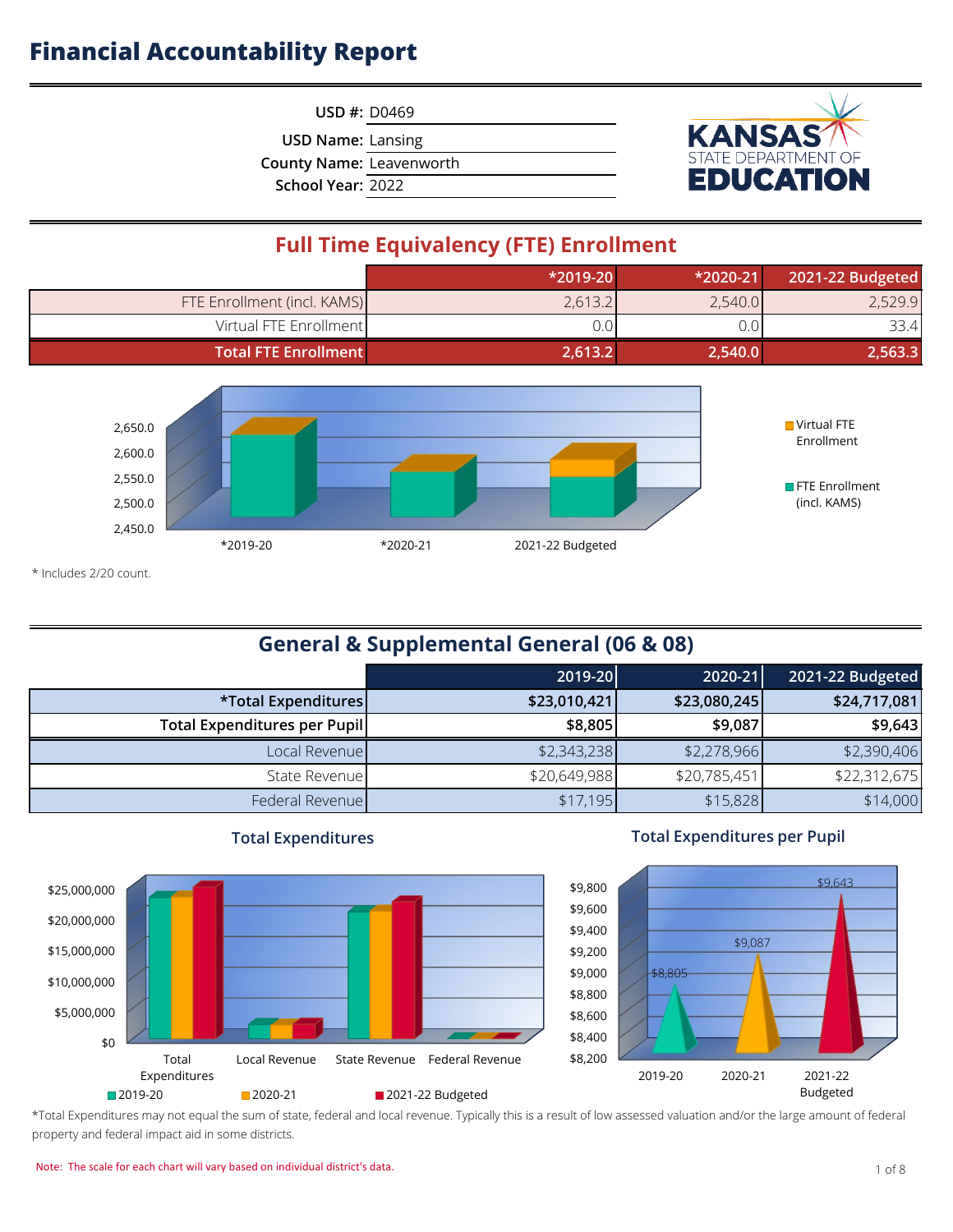

**USD #:** D0469

**USD Name:** Lansing

**County Name:** Leavenworth

**School Year:** 2022

## **Capital Outlay (16)**

|                              | 2019-20     | 2020-21     | 2021-22 Budgeted |
|------------------------------|-------------|-------------|------------------|
| *Total Expenditures          | \$1,823,164 | \$1,991,329 | \$2,539,417      |
| Total Expenditures per Pupil | \$698       | \$784       | \$991            |
| Local Revenue                | \$1,193,315 | \$1,345,143 | \$1,833,093      |
| State Revenue                | \$622,480   | \$639,403   | \$706,324        |
| Federal Revenue              | \$7,369     | \$6,783     | \$0              |



#### **Total Expenditures per Pupil**



## **Bond & Interest (62 & 63)**

|                              | 2019-20     | 2020-21     | 2021-22 Budgeted |
|------------------------------|-------------|-------------|------------------|
| *Total Expenditures          | \$4,944,932 | \$5,034,806 | \$5,098,256      |
| Total Expenditures per Pupil | \$1,892     | \$1,982     | \$1,989          |
| Local Revenue                | \$2,175,771 | \$2,265,662 | \$2,294,215      |
| State Revenue                | \$2,769,161 | \$2,769,144 | \$2,804,041      |
| Federal Revenue              | \$0         | \$0         | \$0              |



#### **Total Expenditures per Pupil**



\*Total Expenditures may not equal the sum of state, federal and local revenue. Typically this is a result of low assessed valuation and/or the large amount of federal property and federal impact aid in some districts.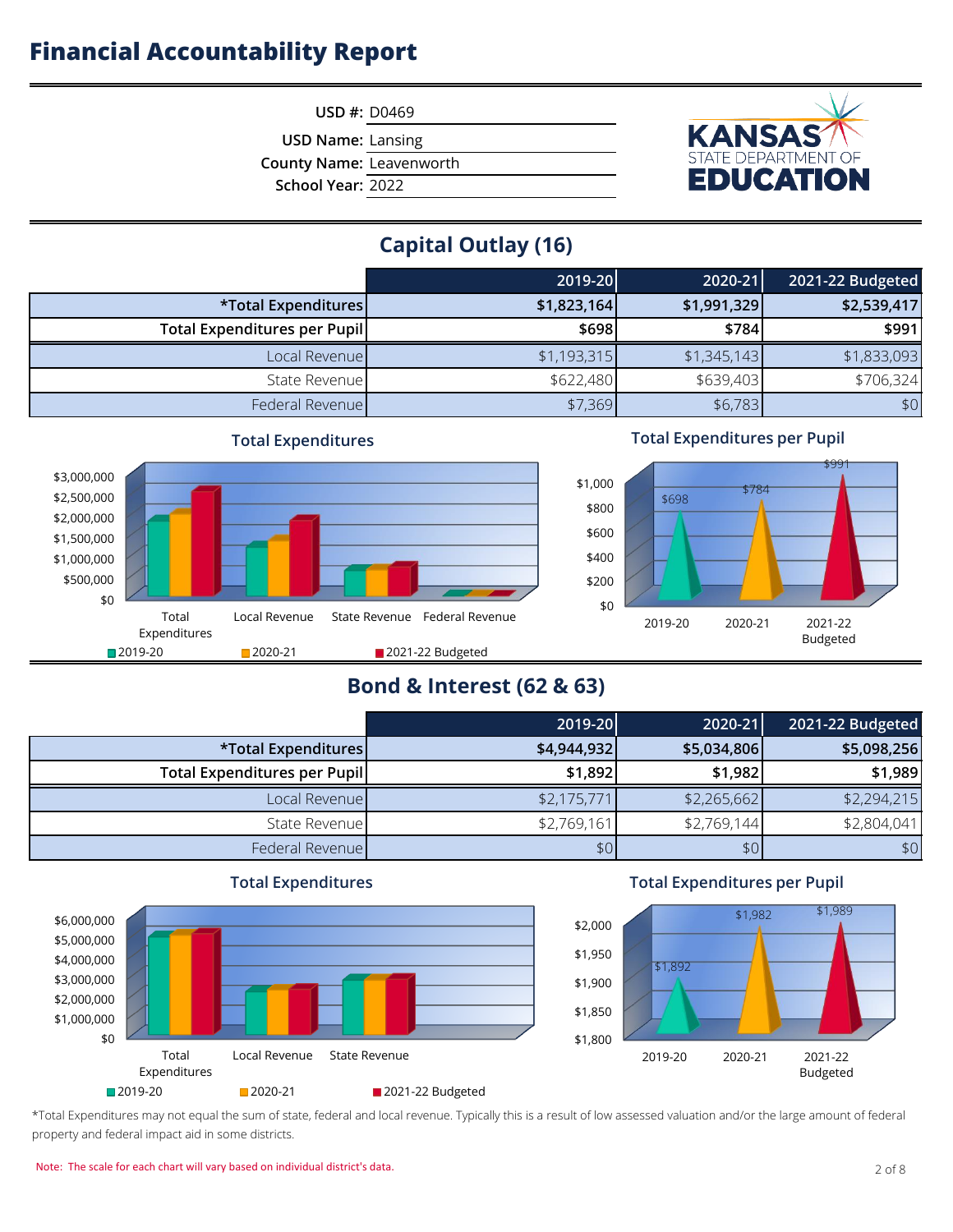

**USD Name:** Lansing

**County Name:** Leavenworth

**School Year:** 2022



## **All Other Funds**

|                                     | 2019-20     | 2020-21     | 2021-22 Budgeted |
|-------------------------------------|-------------|-------------|------------------|
| *Total Expenditures                 | \$5,993,242 | \$6,086,915 | \$5,999,573      |
| <b>Total Expenditures per Pupil</b> | \$2,293     | \$2,396     | \$2,341          |
| Local Revenue                       | \$1,544,200 | \$1,087,991 | \$460,111        |
| State Revenue                       | \$2,914,459 | \$2,677,534 | \$3,008,229      |
| Federal Revenue                     | \$1,534,583 | \$2,321,390 | \$2,531,233      |



#### **Total Expenditures**

#### **Total Expenditures per Pupil**



## **Total of All Funds**

|                                      | 2019-20      | 2020-21      | 2021-22 Budgeted |
|--------------------------------------|--------------|--------------|------------------|
| *Total Expenditures                  | \$35,771,759 | \$36,193,295 | \$38,354,327     |
| <b>Total Expenditures per Pupill</b> | \$13,689     | \$14,249     | \$14,963         |
| Local Revenue                        | \$7,256,524  | \$6,977,762  | \$6,977,825      |
| State Revenue                        | \$26,956,088 | \$26,871,532 | \$28,831,269     |
| Federal Revenue                      | \$1,559,147  | \$2,344,001  | \$2,545,233      |



#### **Total Expenditures per Pupil**



\*Total Expenditures may not equal the sum of state, federal and local revenue. Typically this is a result of low assessed valuation and/or the large amount of federal property and federal impact aid in some districts.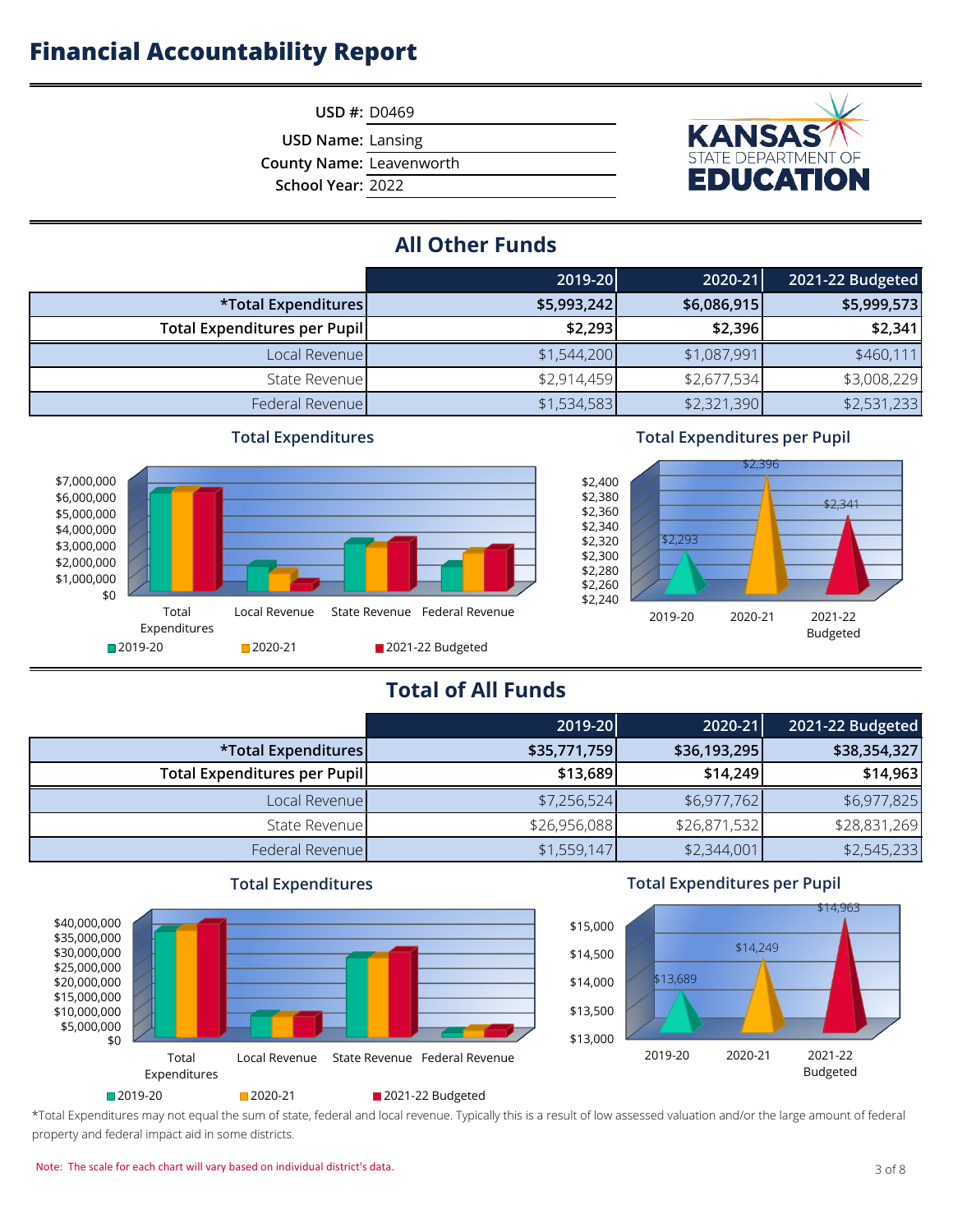

**USD #:** D0469

**USD Name:** Lansing

**County Name:** Leavenworth

**School Year:** 2022

## **State Aid**

|                                                | 2019-20      | 2020-21      | 2021-22 Budgeted |
|------------------------------------------------|--------------|--------------|------------------|
| <b>Base State Aid</b>                          | \$11,786,452 | \$11,880,314 | \$12,236,541     |
| High Enrollment State Aid                      | \$415,210    | \$417,150    | \$431,070        |
| Low Enrollment State Aid                       | \$0          | \$0          | \$0              |
| School Facilities State Aid                    | \$0          | \$0          | \$0              |
| Transportation State Aid                       | \$450,254    | \$428,572    | \$541,190        |
| K-12 At-Risk State Aid                         | \$1,215,020  | \$1,103,414  | \$1,320,974      |
| Preschool-Aged At-Risk (4 Year Olds) State Aid | \$57,668     | \$27,414     | \$63,531         |
| High Density At-Risk State Aid                 | \$0          | \$0          | \$0              |
| Career & Technical Education (CTE) State Aid   | \$174,335    | \$196,467    | \$180,710        |
| Special Education State Aid                    | \$3,035,799  | \$3,172,920  | \$3,574,405      |
| Bilingual State Aid                            | \$31,052     | \$27,871     | \$37,648         |
| Ancillary State Aid                            | \$0          | \$0          | \$0              |
| Cost of Living State Aid                       | \$0          | \$0          | \$44,236         |
| Virtual State Aid                              | \$0          | \$0          | \$149,180        |



#### **All Other State Aid**

\$11,786,452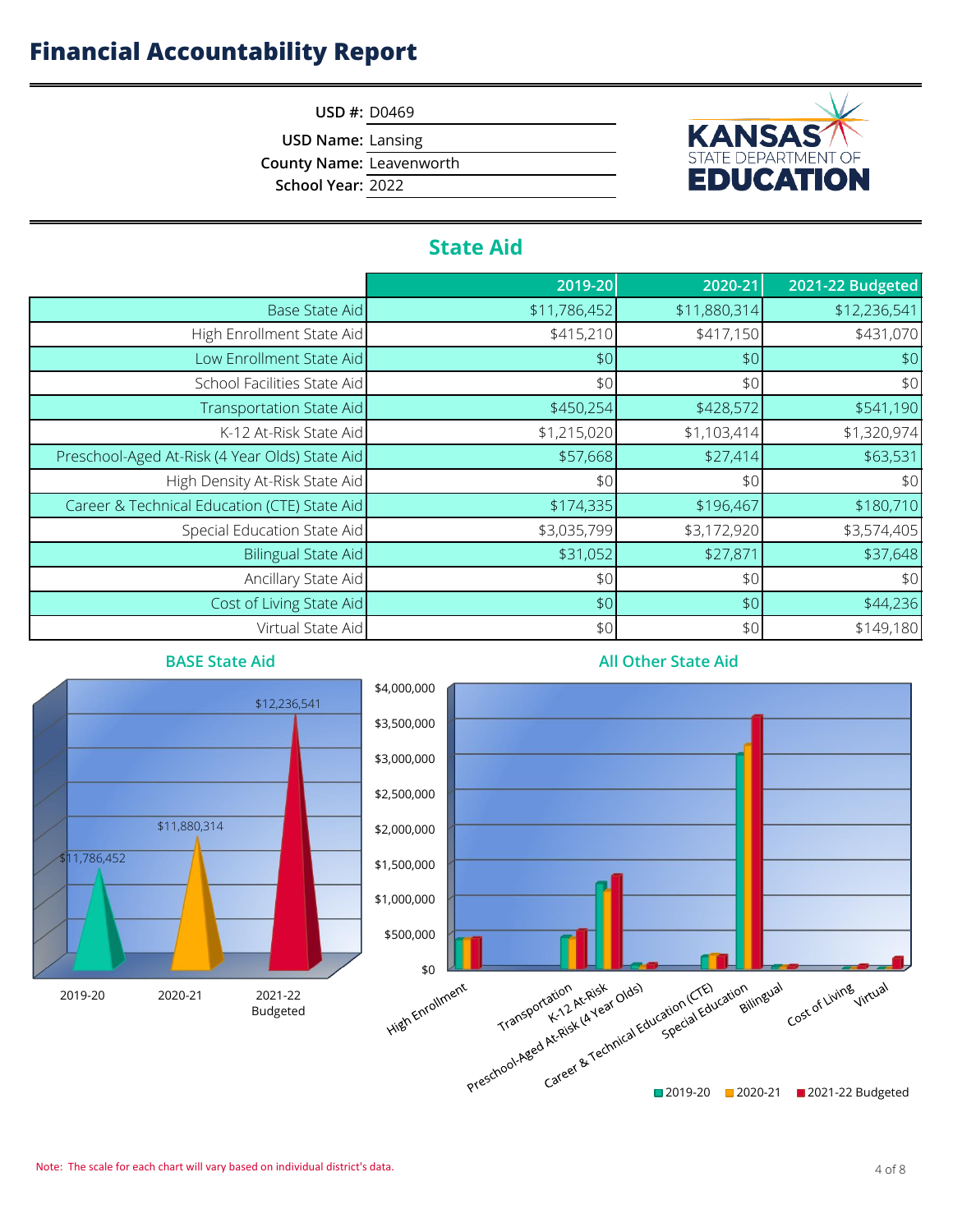**USD #:** D0469

**USD Name:** Lansing

**County Name:** Leavenworth

**School Year:** 2022



## **Total Expenditures of Selected Funds**

|                                             | 2019-20     | 2020-21     | 2021-22 Budgeted |
|---------------------------------------------|-------------|-------------|------------------|
| At-Risk (K-12) - 13                         | \$1,400,000 | \$1,840,833 | \$1,938,798      |
| Preschool-Aged At-Risk (4 Year Olds) - 11   | \$153,946   | \$170,000   | \$172,500        |
| Bilingual Education - 14                    | \$79,614    | \$86,497    | \$99,919         |
| Career & Postsecondary Education (CTE) - 34 | \$450,720   | \$447,810   | \$460,000        |
| Special Education - 30                      | \$6,600,000 | \$6,715,151 | \$6,951,805      |
| Virtual Education - 15                      | \$0         | \$0         | \$305,417        |
| KPERS Special Retirement Contribution - 51  | \$2,660,915 | \$2,587,480 | \$2,903,153      |

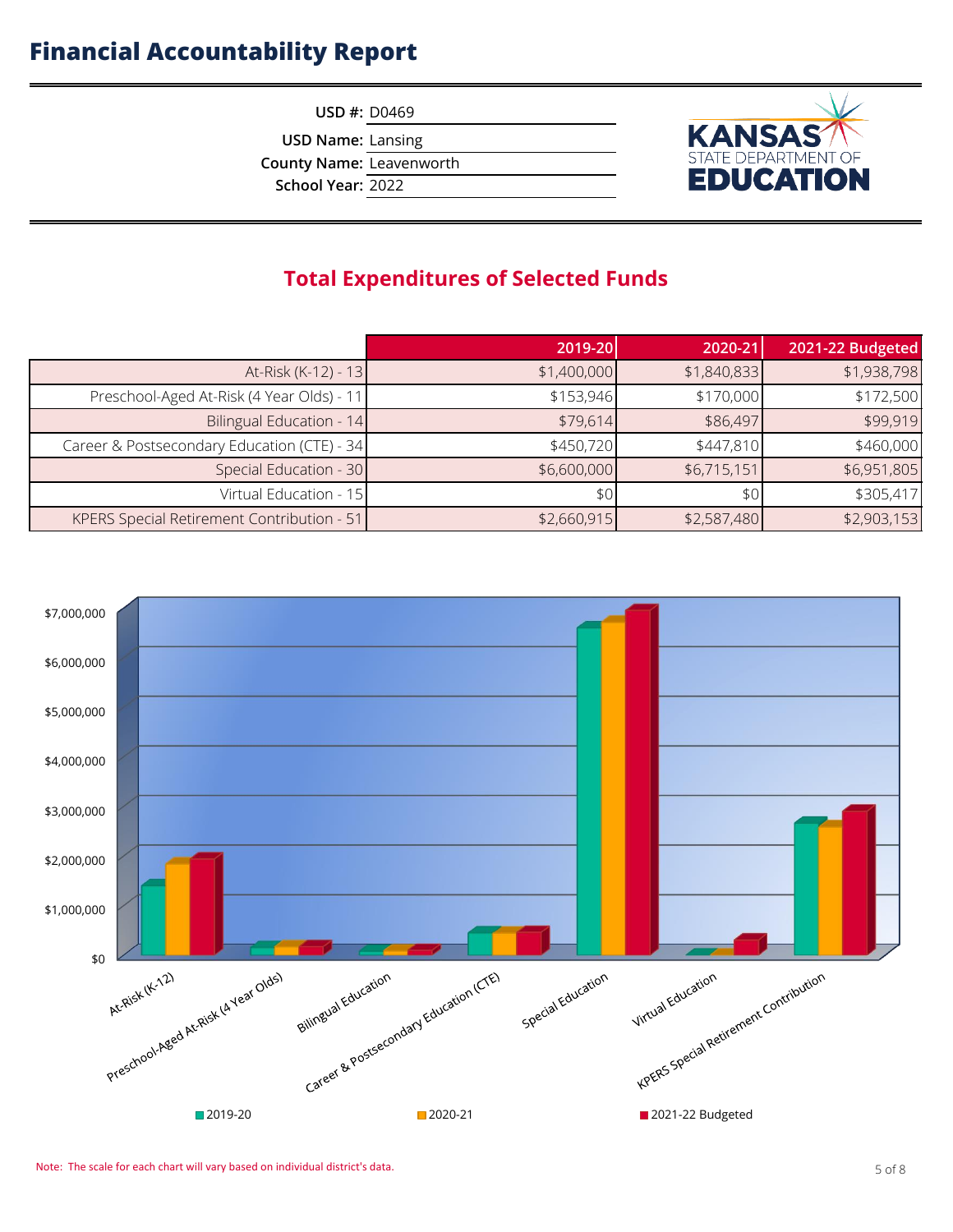**USD #:** D0469

**USD Name:** Lansing

**County Name:** Leavenworth

**School Year:** 2022

# **KANSAS**

## **Supplemental General (08) Transfers**

|                                             | 2019-20     | 2020-21     | 2021-22 Budgeted |
|---------------------------------------------|-------------|-------------|------------------|
| Adult Education - 10                        | \$0         | \$0         | \$0              |
| Adult Supplemental Education - 12           | \$0         | \$0         | \$0              |
| Bilingual Education - 14                    | \$0         | \$5,323     | \$9,769          |
| Virtual Education - 15                      | \$0         | \$0         | \$0              |
| Driver Training - 18                        | \$0         | \$0         | $$0$$            |
| Extraordinary School Program - 22           | \$0         | \$0         | $$0$$            |
| Food Service - 24                           | \$0         | \$0         | $$0$$            |
| Professional Development - 26               | \$36,598    | \$14,979    | \$25,000         |
| Parent Education Program - 28               | \$42,683    | \$50,000    | \$50,000         |
| Summer School - 29                          | \$0         | \$0         | \$0              |
| Special Education - 30                      | \$2,129,223 | \$1,705,081 | \$2,300,000      |
| Career & Postsecondary Education (CTE) - 34 | \$0         | \$0         | \$0              |
| Special Reserve Fund - 47                   | \$0         | \$0         | $$0$$            |
| Special Liability Expense Fund - 42         | \$0         | \$0         | \$0              |
| Textbook & Student Material Revolving - 55  | \$0         | \$0         | $$0$$            |
| Preschool-Aged At-Risk (4 Year Olds) - 11   | \$0         | \$0         | \$0              |
| At-Risk (K-12) - 13                         | \$437,049   | \$475,000   | \$414,053        |

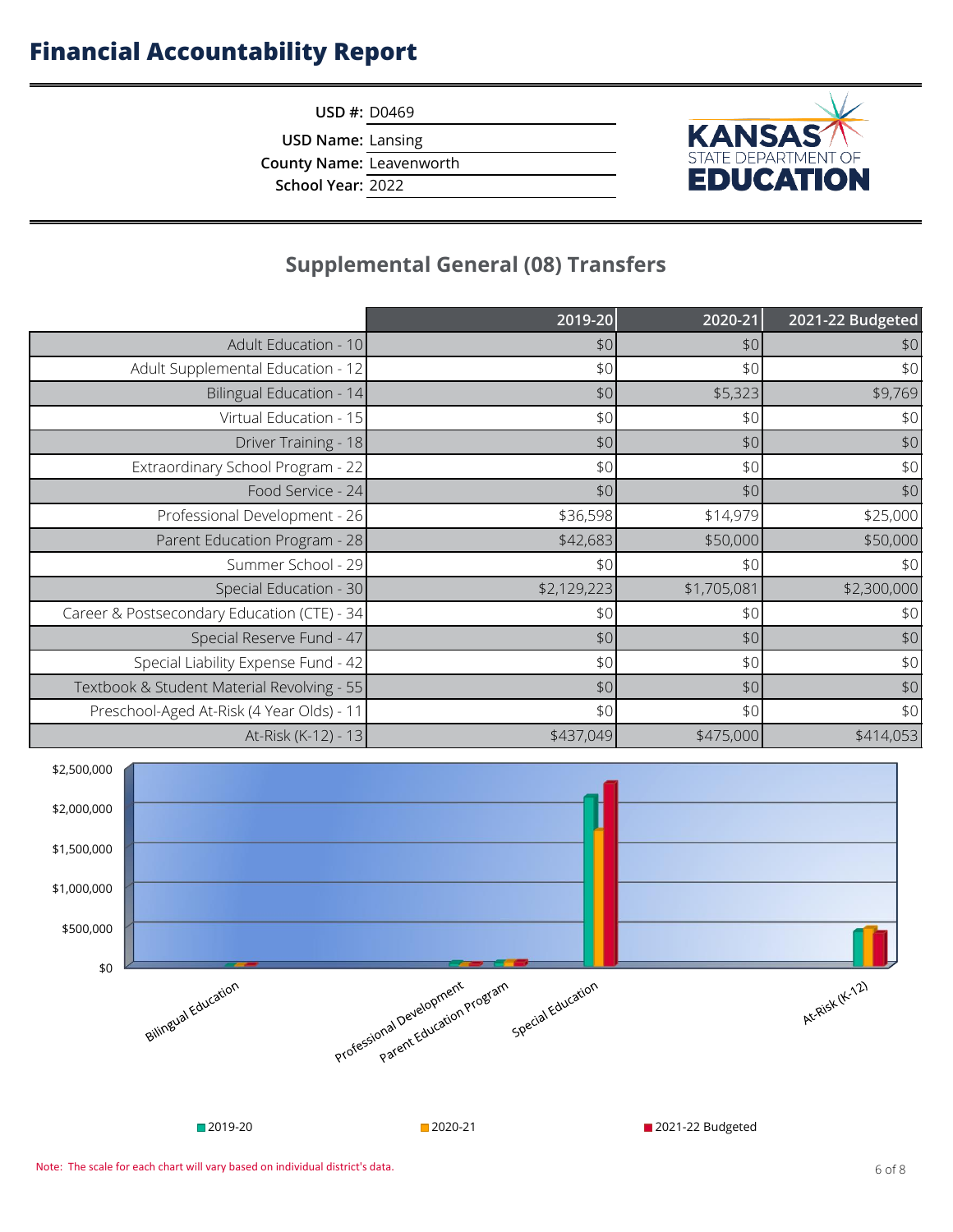**USD #:** D0469

**USD Name:** Lansing

**County Name:** Leavenworth

**School Year:** 2022



## **Article 6, Section 6 Constitutional Challenge**



## **General Obligation Bonded Indebtedness**